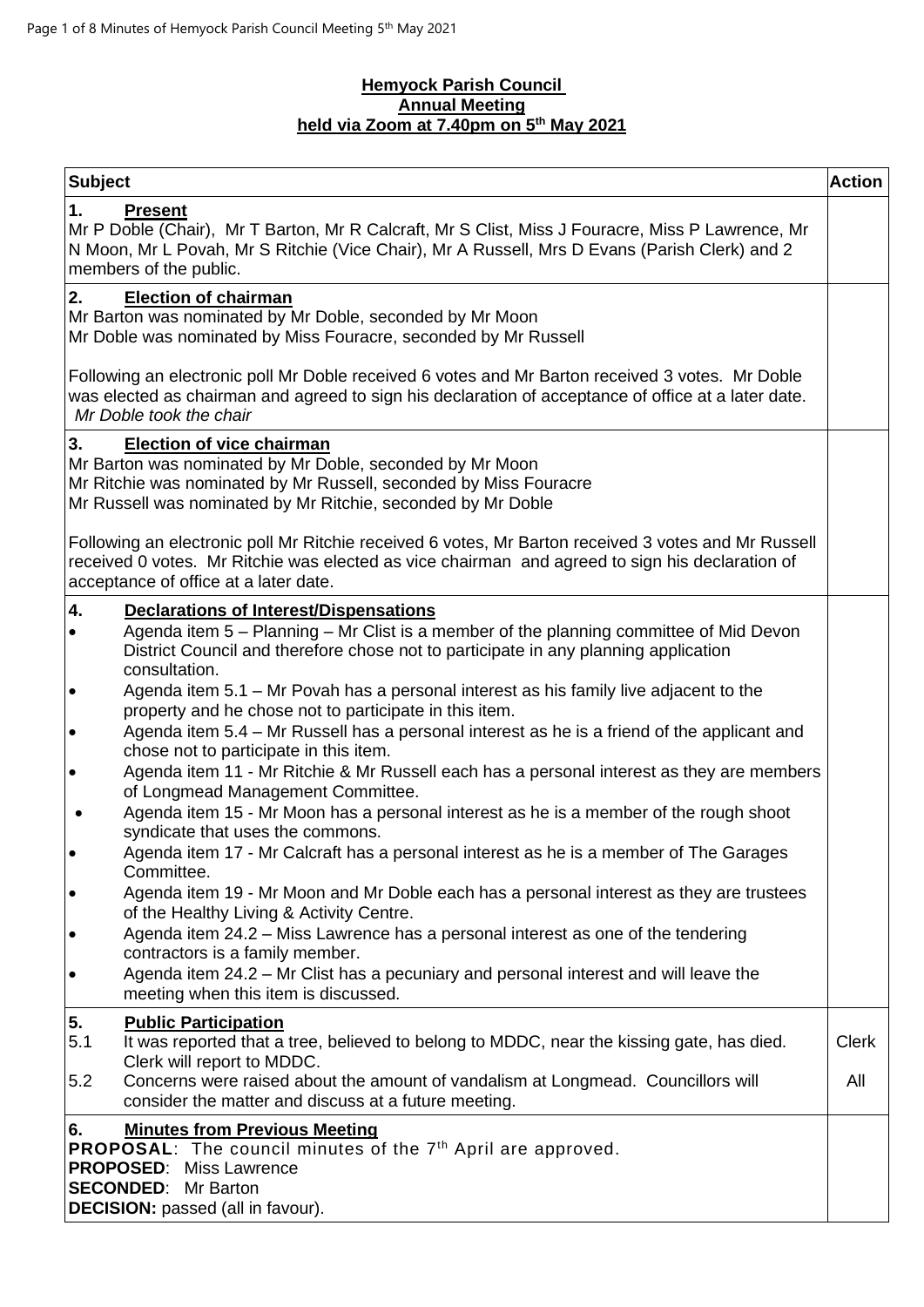| 7.  | <b>Annual Return</b>                                                                              |  |
|-----|---------------------------------------------------------------------------------------------------|--|
| 7.1 | <b>Statement of Internal Controls</b>                                                             |  |
|     | <b>PROPOSAL:</b> The council reviews and adopts the statement of internal control.                |  |
|     | <b>PROPOSED: Miss Lawrence</b>                                                                    |  |
|     | <b>SECONDED: Mr Russell</b>                                                                       |  |
|     | <b>DECISION:</b> passed (all in favour)                                                           |  |
| 7.2 | <b>Internal Audit Report</b>                                                                      |  |
|     | PROPOSAL: The council notes the findings of the internal audit and approves                       |  |
|     | the implementation of recommendations.                                                            |  |
|     | <b>PROPOSED: Miss Lawrence</b>                                                                    |  |
|     | <b>SECONDED: Mr Russell</b>                                                                       |  |
|     | <b>DECISION:</b> passed (all in favour)                                                           |  |
| 7.3 | Annual Governance Statement, year ending 31 <sup>st</sup> March 2021.                             |  |
|     | <b>PROPOSAL:</b> The council adopts the Annual Governance Statement, year ending 31 <sup>st</sup> |  |
|     | March 2021                                                                                        |  |
|     | <b>PROPOSED: Miss Lawrence</b>                                                                    |  |
|     | <b>SECONDED: Mr Russell</b>                                                                       |  |
|     | <b>DECISION:</b> passed (all in favour)                                                           |  |
| 7.4 | Accounting Statements year ending 31 <sup>st</sup> March 2021.                                    |  |
|     | <b>PROPOSAL:</b> The council adopts the Accounting Statements, year ending 31 <sup>st</sup>       |  |
|     | March 2021                                                                                        |  |
|     | <b>PROPOSED: Miss Lawrence</b>                                                                    |  |
|     | <b>SECONDED: Mr Russell</b>                                                                       |  |
|     | <b>DECISION:</b> passed (all in favour)                                                           |  |
| 8.  | Planning                                                                                          |  |
|     | The following applications were considered:-                                                      |  |
| 8.1 | 21/00464/FULL. North of Lickham Bottom. Change of use of land from agriculture to                 |  |
|     | camping site (4 pitches)                                                                          |  |
|     | <b>PROPOSAL:</b> The parish council is not content with the application for a number              |  |
|     | of reasons:- Foul drainage pollution - the pc has concerns that the land will be                  |  |
|     | polluted, the toilet facilities will attract flies and the water courses will be                  |  |
|     | polluted. Below this land there are several private water supplies which may be                   |  |
|     | affected by any pollution. As the location of the proposed site is away from the                  |  |
|     | dwelling it will be difficult to control behaviour/noise etc. MDDC needs to take                  |  |
|     | into account the cumulative effect in the area as it has just granted consent for                 |  |
|     | 2 shepherd's huts on land adjacent to this application - see 20/01390FULL                         |  |
|     | PROPOSED: Mr Povah                                                                                |  |
|     | <b>SECONDED: Mr Barton</b>                                                                        |  |
|     | <b>DECISION:</b> passed (all in favour).                                                          |  |
| 8.2 | 21/00722/HOUSE. 20 Station Road, Hemyock. Erection of a replacement porch, alterations            |  |
|     | to existing vehicular and pedestrian access, replacement of fence by increasing the height of     |  |
|     | boundary wall.                                                                                    |  |
|     | <b>PROPOSAL:</b> The parish council is not content with the application. Whilst it is             |  |
|     | supportive of the replacement porch and alterations to vehicular and pedestrian                   |  |
|     | access, it is not content with increasing the height of the boundary wall. It                     |  |
|     | believes this is visually unacceptable.                                                           |  |
|     | PROPOSED: Mr Povah                                                                                |  |
|     | <b>SECONDED: Mr Doble</b>                                                                         |  |
|     | <b>DECISION:</b> passed (all in favour).                                                          |  |
| 8.3 | 21/00430/HOUSE. 13 Redwood Close, Hemyock. Erection of a single-storey side                       |  |
|     | extension.                                                                                        |  |
|     | <b>PROPOSAL:</b> the parish council is content with the application.                              |  |
|     | <b>PROPOSED: Mr Russell</b>                                                                       |  |
|     | <b>SECONDED: Mr Ritchie</b>                                                                       |  |
|     | <b>DECISION:</b> passed (all in favour).                                                          |  |
| 8.4 | 21/00779/HOUSE. 8 Tedders Close, Hemyock. Erection of a single-storey rear extension              |  |
|     | following demolition of existing conservatory.                                                    |  |
|     | <b>PROPOSAL:</b> the parish council is content with the application.                              |  |
|     |                                                                                                   |  |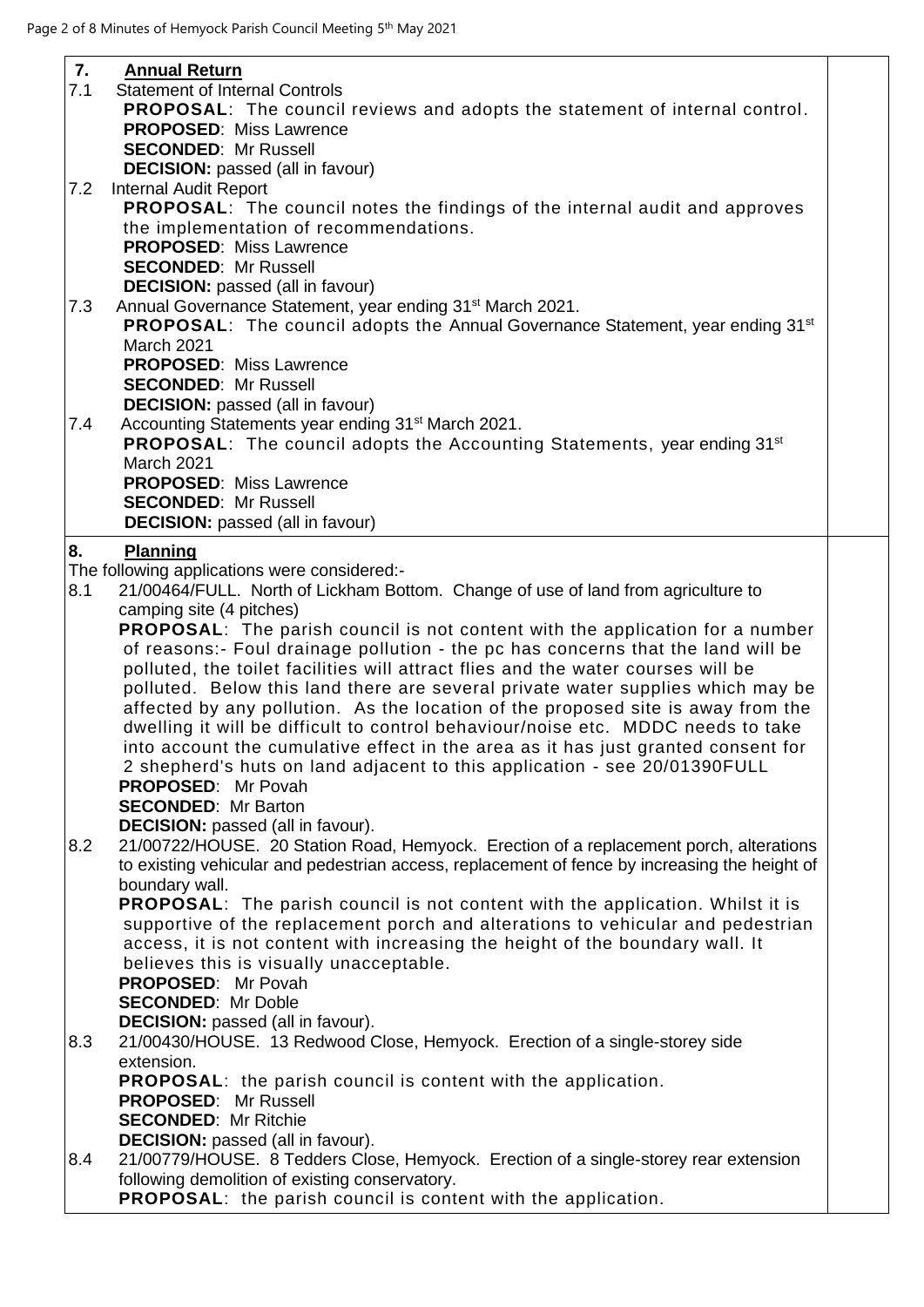|                                                                                            |                                                      | <b>PROPOSED: Mr Russell</b>    |                                                 |  |                                                                                          |  |
|--------------------------------------------------------------------------------------------|------------------------------------------------------|--------------------------------|-------------------------------------------------|--|------------------------------------------------------------------------------------------|--|
|                                                                                            |                                                      | <b>SECONDED: Mr Ritchie</b>    |                                                 |  |                                                                                          |  |
|                                                                                            | <b>DECISION:</b> passed (all in favour).             |                                |                                                 |  |                                                                                          |  |
|                                                                                            | Approval noted for the following applications:-      |                                |                                                 |  |                                                                                          |  |
| 8.5                                                                                        |                                                      |                                |                                                 |  | 21/00497/NMA. Non-material amendment to alter a ground floor window on rear elevation to |  |
|                                                                                            | a French door. 13 Hollingarth Way, Hemyock.          |                                |                                                 |  |                                                                                          |  |
| 8.6                                                                                        |                                                      |                                |                                                 |  | 21/00252/FULL. Collard Hill Farm. Erection of an agricultural worker's dwelling.         |  |
|                                                                                            |                                                      | Refusal noted for:-            |                                                 |  |                                                                                          |  |
| 8.7                                                                                        |                                                      |                                |                                                 |  | 20/01868/HOUSE, Erection of a single-storey rear extension. The Hay Barn, Castle Hill.   |  |
| 8.8                                                                                        |                                                      |                                |                                                 |  | 20/01869/HOUSE. Erection of a two-storey rear extension. The Old Stables, Castle Hill.   |  |
| 9.                                                                                         | <b>Finance</b>                                       |                                |                                                 |  |                                                                                          |  |
| 9.1                                                                                        |                                                      |                                | Income and expenditure and bank reconciliation. |  |                                                                                          |  |
| <b>INCOME</b>                                                                              |                                                      |                                |                                                 |  |                                                                                          |  |
| <b>No</b>                                                                                  |                                                      | Amount   From                  |                                                 |  |                                                                                          |  |
| $\mathbf{1}$                                                                               |                                                      | 41,382.50                      | MDDC, precept                                   |  |                                                                                          |  |
| $\overline{2}$                                                                             |                                                      |                                | 29,193.64   MDDC, 106                           |  |                                                                                          |  |
| $\overline{3}$                                                                             |                                                      |                                | 130.00   W & T Memorials                        |  |                                                                                          |  |
| $\overline{4}$                                                                             |                                                      | 150.00                         | Pring & Son                                     |  |                                                                                          |  |
| 5                                                                                          |                                                      | 8,240.10                       | MDDC 106 grant                                  |  |                                                                                          |  |
| $\overline{6}$                                                                             |                                                      | .80                            | Interest, HSBC                                  |  |                                                                                          |  |
| $\overline{7}$                                                                             |                                                      |                                |                                                 |  |                                                                                          |  |
|                                                                                            |                                                      | 150.00                         | Gun club, rent                                  |  |                                                                                          |  |
| 8                                                                                          |                                                      | 886.69                         | VAT reclaim                                     |  |                                                                                          |  |
| <b>EXPENDITURE</b>                                                                         |                                                      |                                |                                                 |  |                                                                                          |  |
| <b>No</b>                                                                                  |                                                      | Amount                         | Payee                                           |  | Reason                                                                                   |  |
|                                                                                            | 1.                                                   | 948.02                         | D Evans                                         |  | Wages and expenses                                                                       |  |
|                                                                                            | 2.                                                   | 11.08                          | <b>HMRC</b>                                     |  | <b>PAYE</b>                                                                              |  |
|                                                                                            | 3.<br>112.50                                         |                                | K Amor                                          |  | Toilet cleaning                                                                          |  |
|                                                                                            | 4.                                                   | 381.28                         | I Pike                                          |  | Village maintenance                                                                      |  |
|                                                                                            | 5.                                                   | 45.71                          | Npower                                          |  | Electricity, toilets                                                                     |  |
|                                                                                            | 6.                                                   | 492.32                         | <b>DALC</b>                                     |  | Subscription                                                                             |  |
|                                                                                            | 7.                                                   | 50.00                          | Devon Communities Together                      |  | Subscription                                                                             |  |
|                                                                                            | 8.                                                   |                                | 95.00   ICCM                                    |  | Subscription                                                                             |  |
|                                                                                            | 9.                                                   | 360.00                         | R Beaver                                        |  | Longmead, maintenance                                                                    |  |
|                                                                                            |                                                      | <b>BANK RECONCILIATION</b>     |                                                 |  |                                                                                          |  |
| Account                                                                                    |                                                      |                                |                                                 |  | Amount                                                                                   |  |
|                                                                                            |                                                      | HSBC Community a/c             |                                                 |  | 477.72                                                                                   |  |
| <b>HSBC Deposit</b>                                                                        |                                                      |                                |                                                 |  | 94,341.15                                                                                |  |
|                                                                                            |                                                      |                                |                                                 |  | 82.00                                                                                    |  |
|                                                                                            | Unity Trust Bank current<br>Unity Trust Bank deposit |                                |                                                 |  | 116,173.65                                                                               |  |
| <b>Unity Trust Bank GF</b>                                                                 |                                                      |                                |                                                 |  | 710.97                                                                                   |  |
| Unity Trust Bank P3                                                                        |                                                      |                                |                                                 |  | 893.21                                                                                   |  |
| Skipton 1-year Bond                                                                        |                                                      |                                |                                                 |  | 86,173.70                                                                                |  |
| <b>United Trust Bank</b>                                                                   |                                                      |                                |                                                 |  | 78,708.72                                                                                |  |
| Total                                                                                      |                                                      |                                |                                                 |  | 377,561.12                                                                               |  |
|                                                                                            |                                                      |                                |                                                 |  |                                                                                          |  |
| <b>PROPOSAL:</b> that the income is agreed and the above cheques/payments are paid/agreed. |                                                      |                                |                                                 |  |                                                                                          |  |
|                                                                                            |                                                      | <b>PROPOSED:</b> Miss Lawrence |                                                 |  |                                                                                          |  |
|                                                                                            | <b>SECONDED:</b> Mr Ritchie                          |                                |                                                 |  |                                                                                          |  |

**DECISION**: passed (all in favour).

# **10. Appoint councillors to committees**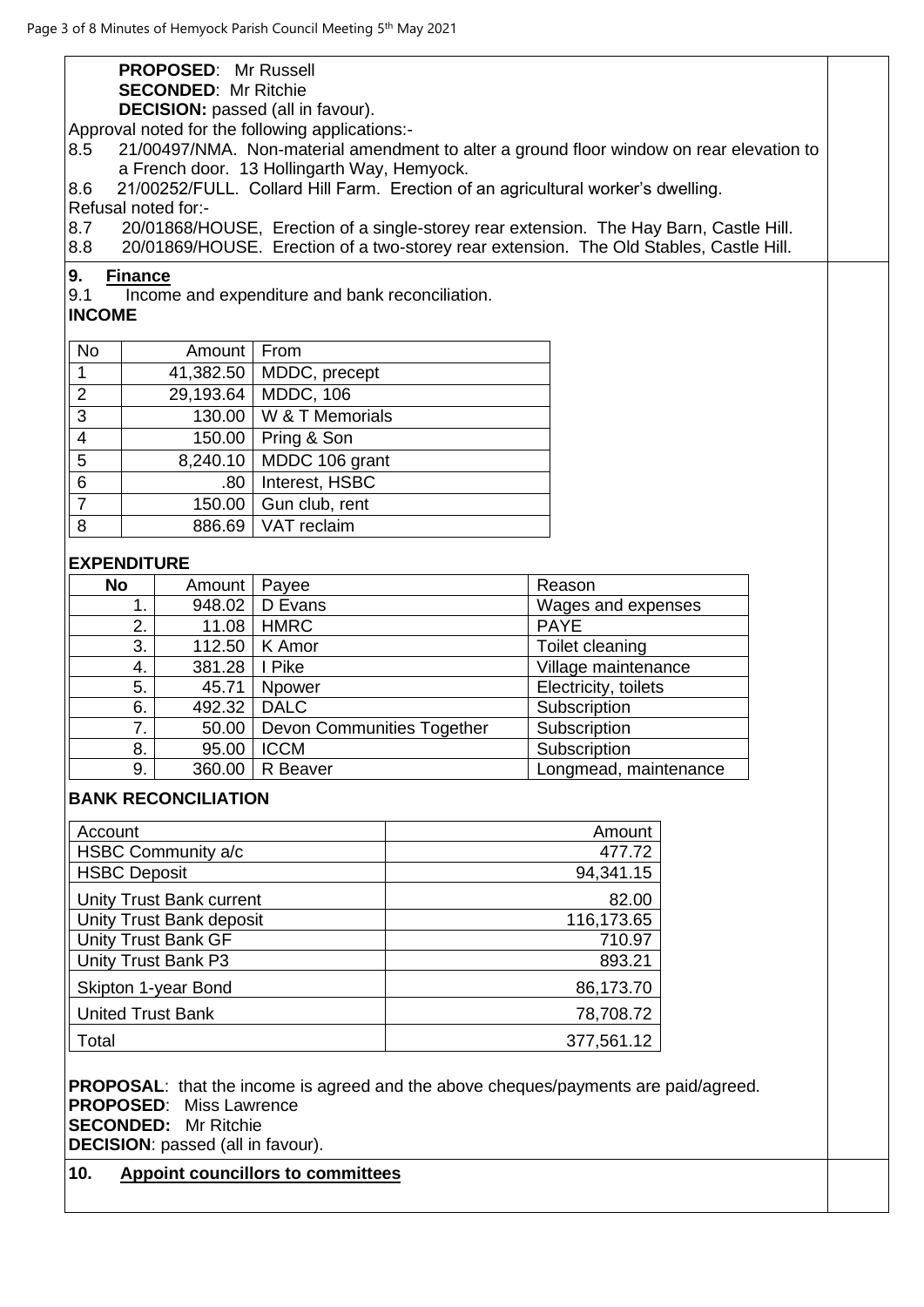| <b>PROPOSAL:</b> that the councillors remain unchanged for all the various committees, groups, and<br>roles. This to be reviewed at the next meeting.<br><b>PROPOSED: Mr Clist</b><br><b>SECONDED:</b> Miss Lawrence<br>DECISION: passed (all in favour).                                                                                                                                                                                                                                              |  |
|--------------------------------------------------------------------------------------------------------------------------------------------------------------------------------------------------------------------------------------------------------------------------------------------------------------------------------------------------------------------------------------------------------------------------------------------------------------------------------------------------------|--|
| 11.<br><b>Appoint councillors to working groups</b><br>See above.                                                                                                                                                                                                                                                                                                                                                                                                                                      |  |
| 12.<br><b>Appoint councillors as representatives</b><br>See above.                                                                                                                                                                                                                                                                                                                                                                                                                                     |  |
| 13.<br><b>Appoint any new committees</b><br>See above.                                                                                                                                                                                                                                                                                                                                                                                                                                                 |  |
| 14.<br><b>Review representation to external bodies</b><br>See above.                                                                                                                                                                                                                                                                                                                                                                                                                                   |  |
| 15.<br><b>Review delegation arrangements</b><br>See above.                                                                                                                                                                                                                                                                                                                                                                                                                                             |  |
| 16.<br><b>Review terms of reference</b><br>See above.                                                                                                                                                                                                                                                                                                                                                                                                                                                  |  |
| 17.<br><b>Future meetings</b><br>PROPOSAL: that the council meetings remain unchanged i.e. first Wednesday of each month<br>commencing at 7.30pm. The new chair is keen to look at ways to ensure the meetings may end<br>earlier. Due to covid restrictions the council will not meet in June and delegates decision-making to<br>the clerk, in consultation with councillors.<br><b>PROPOSED:</b> Miss Lawrence<br><b>SECONDED:</b> Mr Russell<br><b>DECISION:</b> passed (all in favour).           |  |
| 18.<br><b>Standing Orders and Financial Regulations</b><br><b>PROPOSAL:</b> that the council continues with the existing arrangements.<br><b>PROPOSED:</b> Miss Lawrence<br><b>SECONDED:</b> Mr Povah<br><b>DECISION:</b> passed (all in favour).                                                                                                                                                                                                                                                      |  |
| 19.<br><b>Code of Conduct</b><br>PROPOSAL: that the council continues with the existing arrangement of using the MDDC code.<br><b>PROPOSED:</b> Miss Lawrence<br><b>SECONDED:</b> Mr Povah<br>DECISION: passed (all in favour).                                                                                                                                                                                                                                                                        |  |
| 20.<br><b>Matters Arising</b><br>20.1<br>Highways – chapter 8 training – Mr Clist had spoken with Highways and was advised that<br>if a chapter 8-trained person set out the necessary equipment (cones, etc.) and completed<br>a risk assessment then a volunteer could paint the fingerposts.<br>Fence – Eastlands - Mr Clist had liaised with Mr Povah and a new fence was erected<br>20.2<br>today. Mr Povah asked that Mr Clist thank the officer at MDDC for their cooperation in<br>the matter. |  |
| Play Area - Lower Greenfield - Mr Clist has chased MDDC and we await a response from<br>20.3<br>the legal department with regard to the 'private' play area at Lower Greenfield.                                                                                                                                                                                                                                                                                                                       |  |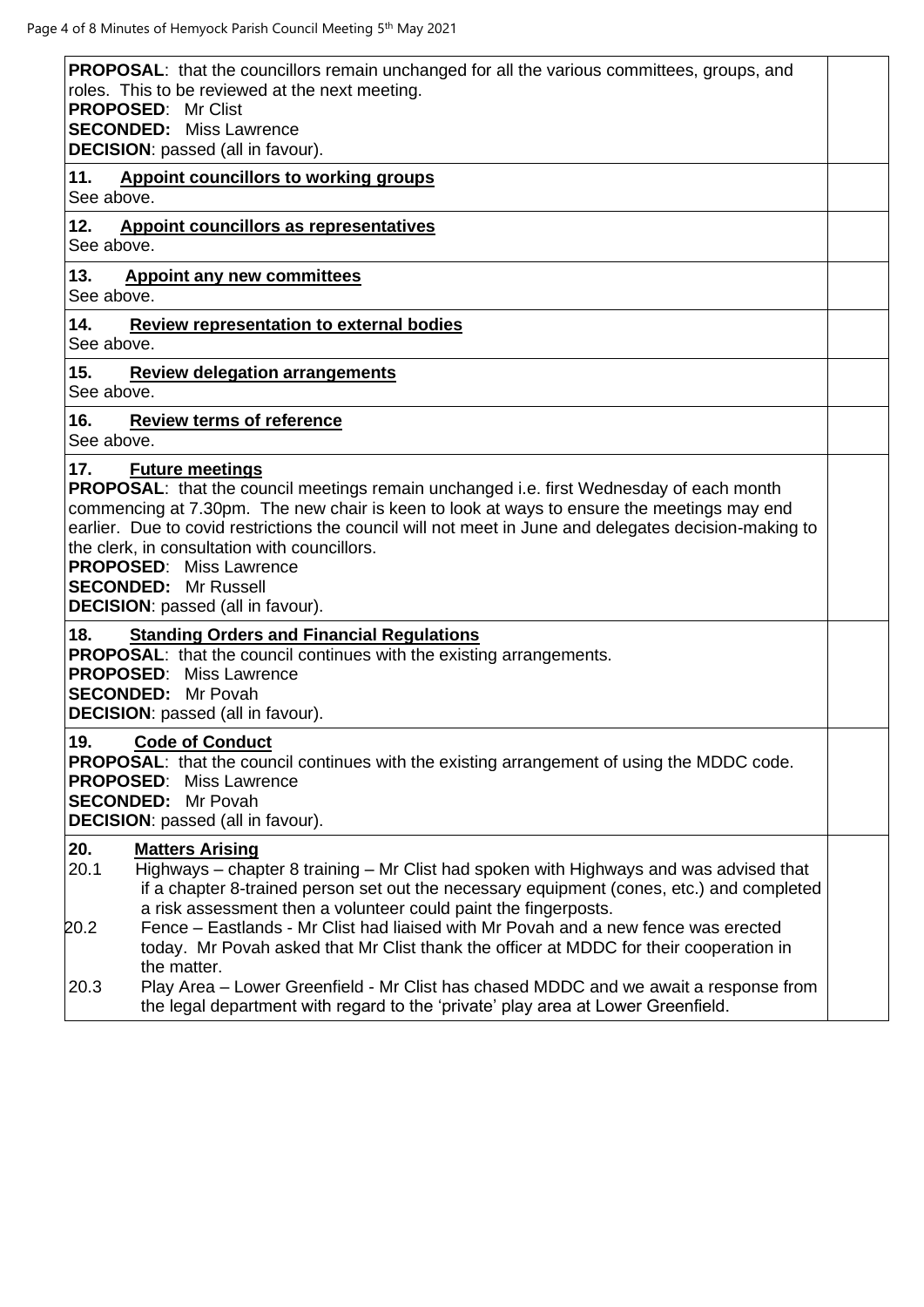## **21. County Council Report**

Councillor Radford sent the following report before the meeting:-

Fact Sheet Devon is spending an extra £1.9 million to support child mental health, following the pandemic. The money will be used in a variety of ways including supporting children in schools who have suffered because of the lockdowns and schooling online.

Devon is investing £20 million in Special School places and Education Health & Care Plans. This means, 600 new special school places including new special schools in Tiverton, Newton Abbot and Okehampton. More staff have been taken on to improve the timeliness of Education Health and Care Plans. The Special Education Needs (SEND) transformation program is moving forward with an improved response to children`s needs and better communication to parents. Cabinet has taken the decision to bring education support services back in house. This will help with bringing services together to respond more quickly and be far better for parents to access in a one stop shop model.

Public Health Nursing has been brought back in house. The staff vacancy rate with Health Visitors is now 10%, a great improvement. This has meant a far closer working relationship with our Children's Centres. Early Help for families and children is very important, to prevent children coming into care. Because of the pandemic we have taken on 12 more Early Help Co-ordinators to help families find the support they need. There has been a 75% increase in referrals to Early Help because of the Pandemic.

We have recently received a letter from Vicky Ford MP, Parliamentary Under Secretary of State for Children & Families. Extract below.

*"It is a little over a year since I wrote following the Ofsted ILACS judgement in 2020. I am encouraged by the reports I have received from Eleanor Brazil to hear about the strong response to Covid-19, as well as the hard work to improve the quality of Children's Services in Devon.*

*Future months, I feel, may offer some challenge in terms of union demands for significantly increased levels of staff pay. It is not a matter only related to our Council as there will be challenges nationally. In recent years, despite austerity, unions along with staff have been understanding of the significant financial pressures on councils and it is important that there continues to be a full understanding of Council's financial challenges as it seeks to protect all employees moving forward. Much has been done in recent years to improve the situation of those earning the least – predominantly, women. A great deal has been done, too, to reduce the Gender Pay Gap (GPG) and these matters need to be continually addressed moving forward."*

#### **Staff in our in-house provision receive great praise from CQC**

New Treetops is a Devon County Council run care home currently providing accommodation for people who have been discharged from hospital, and this month has received its CQC inspection report. During the COVID-19 pandemic inspections have continued but new ratings have not been given, therefore the provision remains rated as 'good'. The focus of the inspections during the pandemic has been infection prevention and control. You can read the [full report](http://www.cqc.org.uk/location/1-135895220) but I've picked out some of the key comments:

We were assured that the provider was preventing visitors from catching and spreading infections.

· Staff accessed weekly testing. People who used the service were also supported to access regular testing. Any visitors to the service (including maintenance/deliveries and health professionals if needed) followed clear procedures in a separate area to enable rapid testing and screening.

· There has been considerable concern about the safety of 5G, Devon County set up a task force to look into this and has come up with a recommendation as follows;

**Write to the Parliamentary Digital, Culture, Media and Sport Committee with copies to the Local Government Association, Public Health England and Devon MPs to request that this Select Committee gives consideration to the earnest concerns expressed by some residents**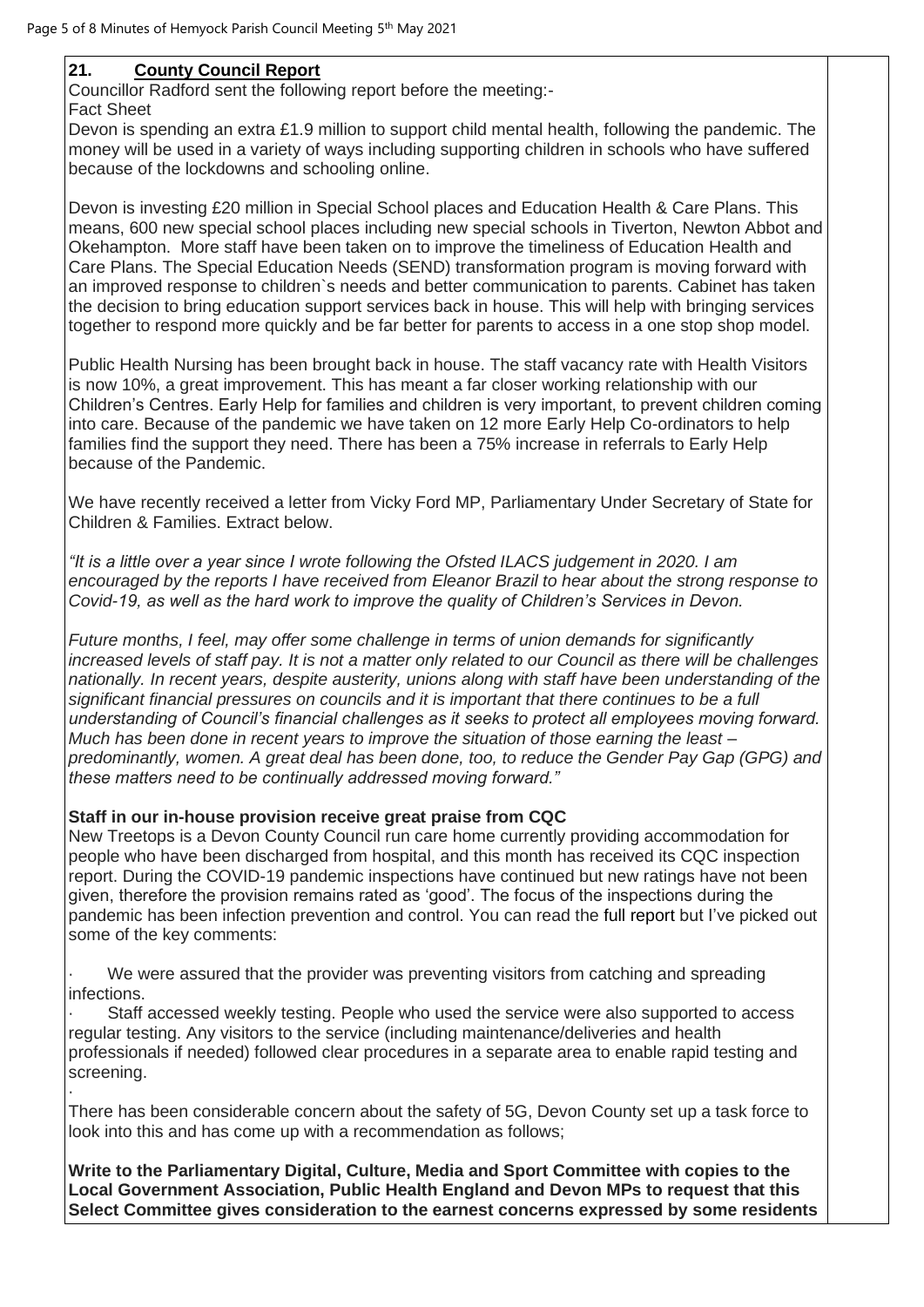**of this County and beyond about the health and environmental impacts of 5G and supports this Government to address those concerns by providing greater reassurance and evidence to the general public that the technology is safe. If such reassurance and evidence cannot be provided, then we suggest further research is urgently undertaken.**

**Climate change** – as we all know, climate change is a long-term issue and a key focus for us as a Council, as reflected in our commitment and ambition within the interim Carbon Plan. It presents us with an opportunity to connect the Council with young people to care for the environment and help tackle the climate change emergency.

Devon`s first winter action was on 3rd November, but the winter weather did not really start until 25th November and certainly hit with vengeance from Christmas Eve until early March, refusing to completely let go through much of April.

For those that like some statistics:-

- 220,000 km of road salted by 3023 route drivers
- Dartmoor was treated the most on 120 occasions
- Exmouth was treated the least on just 58 occasions
- Over 18,000 tonnes of salt were used (twice that used in each of the last two years)
- Lowest road temperature -7.2°C on Dartmoor on 31st December.
- About 7cm of snow fell on Dartmoor on 4th December.
- nights with roads below -5°C
- Some secondary routes treated on 5 occasions
- 27 requests for salt were received over the past winter delivering 42 tonnes. In addition, 462 requests to refill or repair salt bins were attended to by our contractor.

This year sees us celebrating 10 years of the Snow Wardens Scheme; a scheme that without committed volunteers , would fail to complement our winter service. Without their support over the winter period there could be a significant impact on the network; affecting local communities, vulnerable people and the economy.

## **22. District Council Report**

Councillor Clist reported:-

MDDC is conducting a governance review and a review of planning . Councillor Clist was asked to circulate a written report to councillors before future meetings. **SC** 

## **23. Clerk Report**

23.1 Street Names – new development. Cavanna Homes has submitted names for 3 of the 5 new streets (Dairy, Popham and Beacon) and asked the pc to suggest names for the remaining 2.

**PROPOSAL**: the pc supports Dairy and Popham but associates Beacon with Culmstock. It puts forward the following, using the original field names of Searles Close and Bean Close and, in addition, suggests Clist Way, in recognition of the work Brian Clist, exchairman of the parish council, did for the parish.

**PROPOSED**: Mr Povah

**SECONDED:** Mr Russell

**DECISION**: passed (all in favour). Mr Clist abstained from voting.

- 23.2 Email from parishioner asking the pc to be the legal entity on a contract with BT reference fast broadband. The pc understands the parishioner is no longer moving forward with this proposal. The pc confirms that whilst it supports the initiative, it will not be the legal entity and financially underwrite the scheme. SR/ Clerk
- 23.3 Bin Longmead Play area email from parishioner requesting a bin with a lid is fitted at the play area to prevent rubbish from being blown over play area. Mr Ritchie will liaise with clerk about removing the old bin, which is concreted. **PROPOSAL**: that the bin is replaced. **PROPOSED**: Mr Russell **SECONDED:** Mr Ritchie Clerk

**DECISION**: passed (all in favour).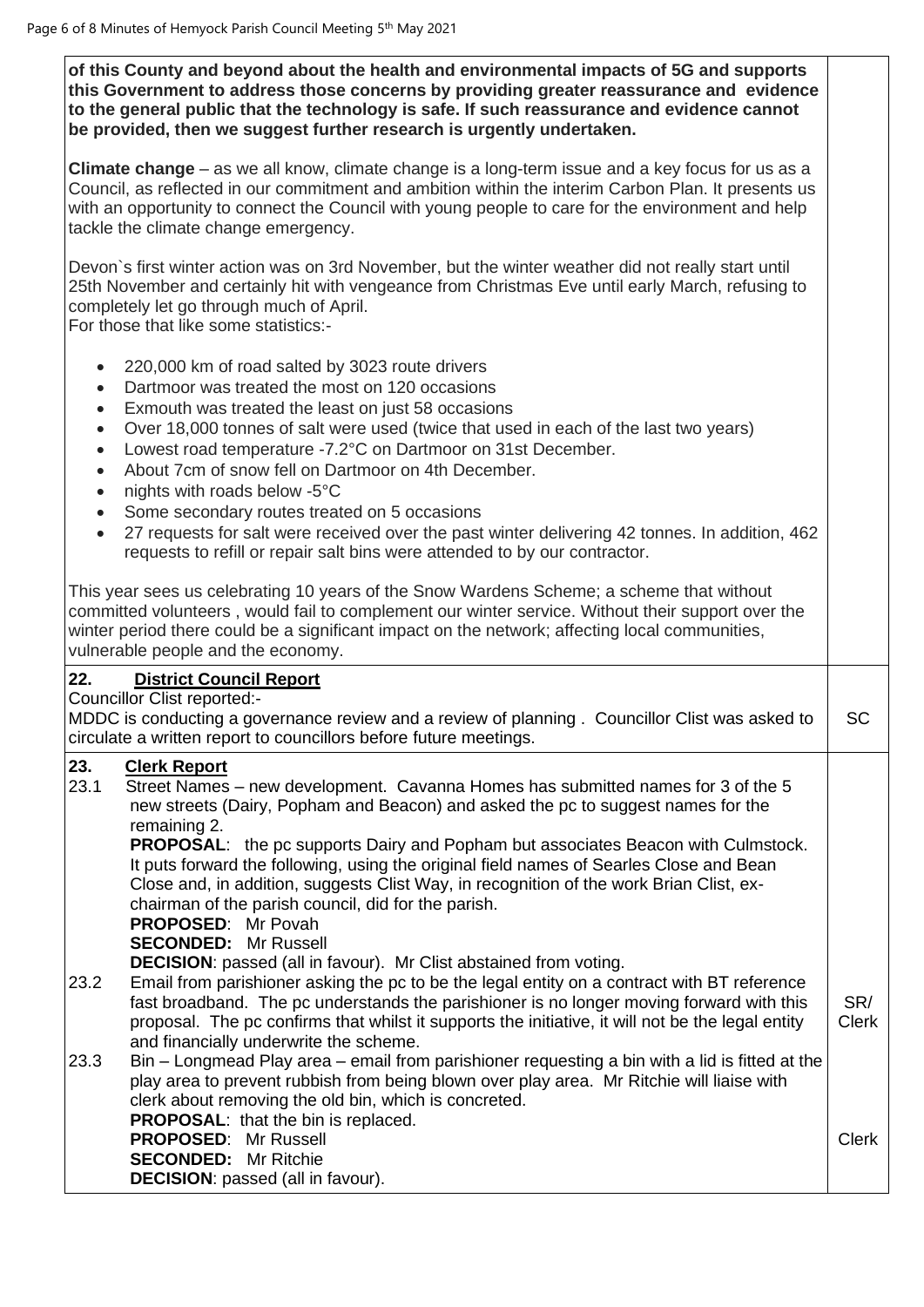| 23.4         | Tree planting scheme – email from MDDC requesting areas in the parish for tree planting.<br>Clerk instructed to submit the turbary as a potential site.                                                                                                                                                                                                                                                                                                                                                                                                                |  |
|--------------|------------------------------------------------------------------------------------------------------------------------------------------------------------------------------------------------------------------------------------------------------------------------------------------------------------------------------------------------------------------------------------------------------------------------------------------------------------------------------------------------------------------------------------------------------------------------|--|
|              |                                                                                                                                                                                                                                                                                                                                                                                                                                                                                                                                                                        |  |
| 24.<br>24.1  | Longmead<br>SWW – the clerk confirmed that the claim to SWW for the reinstatement includes £425                                                                                                                                                                                                                                                                                                                                                                                                                                                                        |  |
|              | towards the trim trail.<br><b>PROPOSAL:</b> Rather than get a contractor to reinstate the trim trail, the pc retains the £425                                                                                                                                                                                                                                                                                                                                                                                                                                          |  |
|              | and puts it towards the cost of resurfacing the trim trail.<br><b>PROPOSED: Mr Ritchie</b>                                                                                                                                                                                                                                                                                                                                                                                                                                                                             |  |
|              | <b>SECONDED: Mr Russell</b><br><b>DECISION:</b> passed (all in favour).                                                                                                                                                                                                                                                                                                                                                                                                                                                                                                |  |
|              | Mr Clist left the meeting                                                                                                                                                                                                                                                                                                                                                                                                                                                                                                                                              |  |
| 24.2         | Trim Trail – Mr Ritchie explained he had spoken with several contractors and obtained<br>quotations which he had circulated to councillors before the meeting. It was clear that using<br>concrete to resurface the trim trail would be more cost effective than tarmac. Queries were<br>raised about the location of the trim trail (in case a potential skatepark was installed at the<br>northern end of the football fields) and the width of the trim trail was debated.<br>PROPOSAL: the pc asks Mr Ritchie to coordinate the works and uses Jamie Stevens to do |  |
|              | the works. It was agreed that the trim trail will be 2 metres wide, with a brushed concrete<br>finish. The route needs to take into account a possible skatepark to the north of the football<br>field and also take into consideration a new bridge over the brook. The trim trail will be<br>resurfaced on the east, west and northern sides. The south end will be left as is. A hard<br>surface can be picked up from the bridge, along the pavement and back in to the car<br>park/pavilion area.                                                                 |  |
|              | <b>PROPOSED:</b> Mr Ritchie<br><b>SECONDED: Mr Russell</b>                                                                                                                                                                                                                                                                                                                                                                                                                                                                                                             |  |
|              | <b>DECISION:</b> passed (all in favour).<br>Mr Clist returned to the meeting                                                                                                                                                                                                                                                                                                                                                                                                                                                                                           |  |
| 24.3<br>24.4 | Skatepark – a meeting has been arranged for $1st$ July at 7.30pm.<br>Bridge – Mr Povah confirmed that the wooden bridge across the brook is beyond repair. He                                                                                                                                                                                                                                                                                                                                                                                                          |  |
|              | is currently obtaining quotations to replace it with a metal one. The bridge will be 1.5m wide<br>to prevent vehicles from being able to drive over it.                                                                                                                                                                                                                                                                                                                                                                                                                |  |
|              | 25 Highways<br>Nothing to report.                                                                                                                                                                                                                                                                                                                                                                                                                                                                                                                                      |  |
|              |                                                                                                                                                                                                                                                                                                                                                                                                                                                                                                                                                                        |  |
|              | 26 Cemetery<br>Nothing to report.                                                                                                                                                                                                                                                                                                                                                                                                                                                                                                                                      |  |
|              | 27 Footpaths<br>Mr Povah anticipates the grant from DCC for footpath maintenance will be £1,000 this year.                                                                                                                                                                                                                                                                                                                                                                                                                                                             |  |
|              | 28 Commons Management Group<br>Nothing to report.                                                                                                                                                                                                                                                                                                                                                                                                                                                                                                                      |  |
| 29           | <b>Village Maintenance</b><br>Nothing to report                                                                                                                                                                                                                                                                                                                                                                                                                                                                                                                        |  |
|              | 30 Garages Youth Project<br>Nothing to report.                                                                                                                                                                                                                                                                                                                                                                                                                                                                                                                         |  |
|              | 31 Blackdown Hills Parish Network<br>Nothing to report.                                                                                                                                                                                                                                                                                                                                                                                                                                                                                                                |  |
| 32.          | <b>Blackdown Healthy Living &amp; Activities Centre</b><br>Nothing to report.                                                                                                                                                                                                                                                                                                                                                                                                                                                                                          |  |
| 33.          | <b>Asset Management</b><br>Nothing to report.                                                                                                                                                                                                                                                                                                                                                                                                                                                                                                                          |  |
| 34.          | <b>Community Land</b>                                                                                                                                                                                                                                                                                                                                                                                                                                                                                                                                                  |  |
|              | Nothing to report.                                                                                                                                                                                                                                                                                                                                                                                                                                                                                                                                                     |  |
| 35.          | Correspondence<br>Nothing to report.                                                                                                                                                                                                                                                                                                                                                                                                                                                                                                                                   |  |
|              |                                                                                                                                                                                                                                                                                                                                                                                                                                                                                                                                                                        |  |